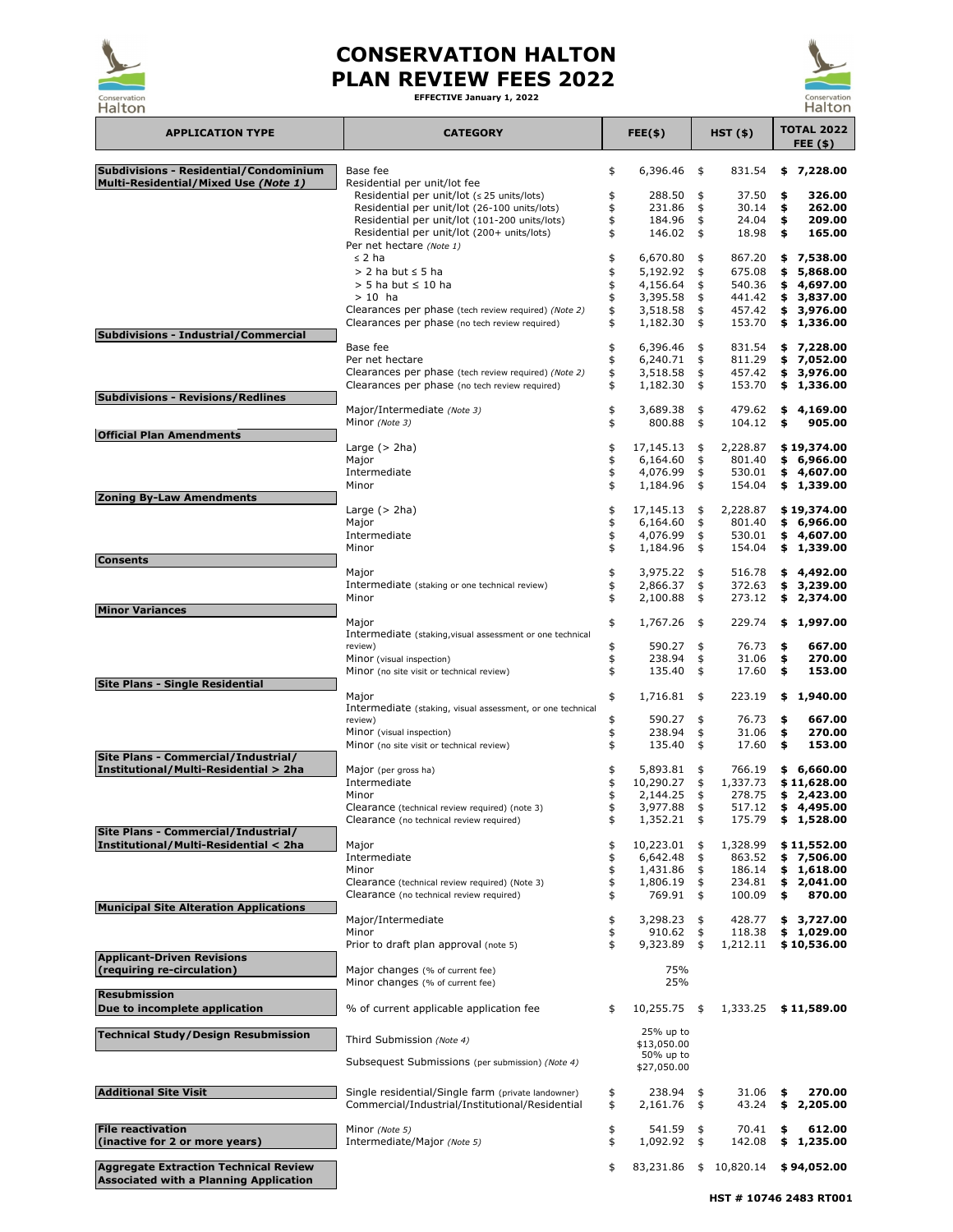



**Effective January 1, 2022**

## **DEFINITIONS**

**Minor:** The application is within or adjacent to the area of interest to Conservation Halton (e.g., natural heritage, natural hazard areas), but no technical studies are required by Conservation Halton

**Intermediate:** One technical study is required for review by Conservation Halton

**Major:** More than one technical study is required for review by Conservation Halton

**Incomplete Submission:** The application has not met all Conservation Halton's requirements as indicated in the checklist generated through the municipal pre-consultation process, including fees

**Applicant-Driven Revision:** An amendment or revision to an application initiated by the applicant after municipal approval has been granted

**Gross Hectare:** The entire area subject to a planning application or technical study

**Net Hectare:** The total developable area of the property including development blocks, roads, parks, schools, and stormwater management facilities, but excluding areas regulated by Conservation Halton (CH) or other natural heritage system (NHS) areas.

## **GENERAL**

- **Plan Review Fees** Conservation Halton's plan review fee will be paid to the municipality when the application is filed. Other review fees will be paid directly to Conservation Halton.
- **Pre-application Technical Review** A fee will apply for the review of a technical study/analysis where a planning submission has not yet been submitted as outlined on **Schedule B – Fees for Other Services**. This fee will be paid directly to Conservation Halton and must be paid prior to review. The review of one technical submission prior to a formal application will be deducted from the cost of the planning application at the time it is submitted. Any additional technical submissions received for review prior to a formal application will be charged separately and no additional deduction will be made.
- **Pre-consultation** Applicants are encouraged to consult with CH staff prior to the submission of a planning application to confirm the nature and extent of the information required and the appropriate fee. CH reserves the right to request a pre-consultation fee. This fee will be deducted from the application fee if a formal application is submitted within **12 months (one year)** of the pre-consultation.
- **Concurrent Applications –** Planning applications submitted concurrently for the same property will be charged at 100% of the highest fee rate and 75% of the fee rate for each additional planning application. Fees for the technical review of EIR/FSS/SIS's or equivalent studies will be charged separately. Where it has been agreed by the municipality and Conservation Halton that concurrent planning applications can be submitted and reviewed concurrently with an EIR/FSS/SIS or an equivalent study for the same property, the technical review fee will be charged at 100% of the fee rate and the planning applications will be charged 75% of the current fee rate.
- **Peer Review Fees** The cost for peer review of technical submissions will be borne by the applicant.
- **Additional Fees** CH reserves the right to request additional fees, at a rate of \$175/hour (inclusive of HST). Additional fees are required for all applicant-initiated revisions.
- **Fee Appeal Process:**  Any dispute of fee calculations that cannot be resolved through consultation with Conservation Halton's Senior Manager, Planning and Regulations, Director of Planning and Watershed Management, and/or CAO's office, can be appealed to the Board of Directors:

## **NOTES**

**1. Subdivision Fees** – In addition to the base fee, 1)the per unit graduated fee applies to the areas of the plan that contain residential singles, duplexes, standard townhouses, and lane-based townhouses, 2) the net hectare fee applies to the areas of the plan that contain multi-unit/mixed use residential (including, but not limited to, stacked townhouses, back-to-back townhouses, live-work units, and medium and high-rise units), industrial/commercial/institutional uses, and 3) the net hectare fee applies to all other blocks as identified in the Net Hectare definition above.

Subdivision fees include: 1) review of first and second submissions of all studies and technical analysis required to support draft plan approval; subsequent submissions will be charged as per the current CH Planning Fee Schedule, 2) one site visit prior to draft plan approval, 3) three (3) consultation meetings, 4) preparation of draft plan conditions, 5) review of the first and second submissions of all detailed design drawings and other submissions required to clear draft plan conditions; subsequent submissions will be charged as per the current CH Planning Fee Schedule, and 6) up to 2 site visits during the detailed design process (if required). The subdivision fee assumes a single phase of detailed design and registration. If the subdivision is phased after draft plan approval, additional fees for the review of detailed design at a rate of 15% of the current total subdivision fee will apply. All works associated with municipal site alteration applications and CH permit applications are separate from the subdivision review process and associated fees.